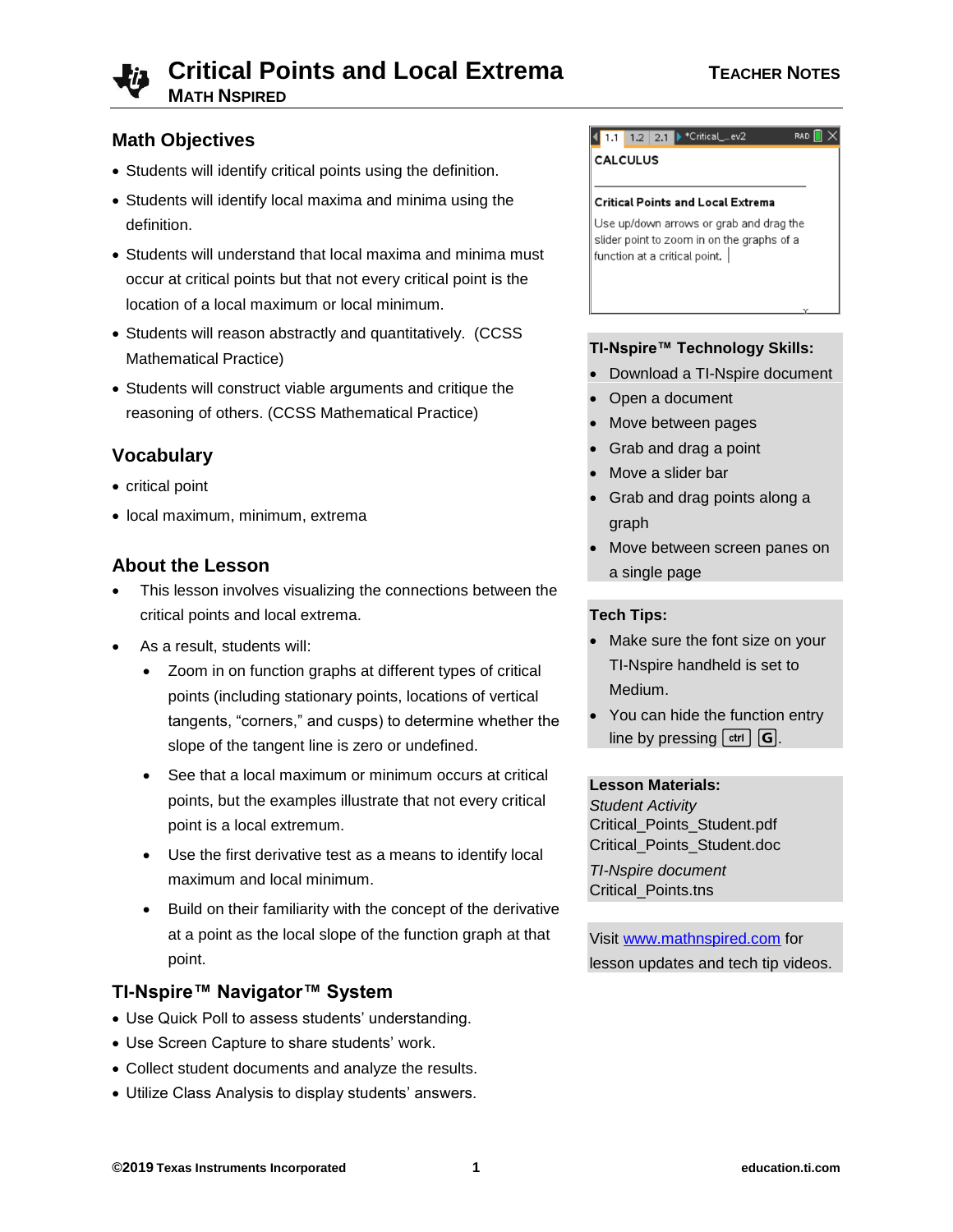

### **Discussion Points and Possible Answers**

**Tech Tip:** When on a page having multiple screens in its layout,  $[\text{ctr}]$  [tab] will move from screen to screen. If the pointer arrow cursor is available, you can simply move to another screen pane using it, but you must click once inside the pane to make it active. An active screen pane has a bold outline around it.

#### **Move to page 1.2.**



- 1. The graph of the differentiable function shown in the left window has a box centered around the point (1, 2)*.* Drag the point on the line segment at the top to see a "zoomed in" view of this boxed area of the graph in the right window.
	- a. This function has a local minimum at *x* = 1. Using the graph and the definition of local minimum above, explain why.

**Sample answer:** The function has a local minimum at *x* = 1 because the function values for points near  $x = 1$  are all greater than 2; or  $x = 1$  is a local minimum because the graph "goes up" on either side of the point (1, 2), so the function value here is less than the function value at neighboring points.

b. What appears to happen to the graph as you zoom in on the point (1, 2)?

**Answer:** The graph appears to be a horizontal line.

c. What is **f′**(1)? Explain your answer. Why is *c* = 1 a critical point of **f?**

**Answer: f′**(1) = 0 because the slope of the horizontal tangent line is 0. Using the definition above,  $c = 1$  is a critical point because  $f'(1) = 0$ .

**Teacher Tip:** If students have trouble connecting the ideas in 1b and 1c, you may wish to review the following: If a function **f** is differentiable at  $x = a$ , then its graph will appear to become linear as you zoom in on the point (*a,* **f**(*a*)). The derivative **f′**(*a*) is the "local slope" of the graph of  $y = f(x)$  at the point  $(a, f(a))$ .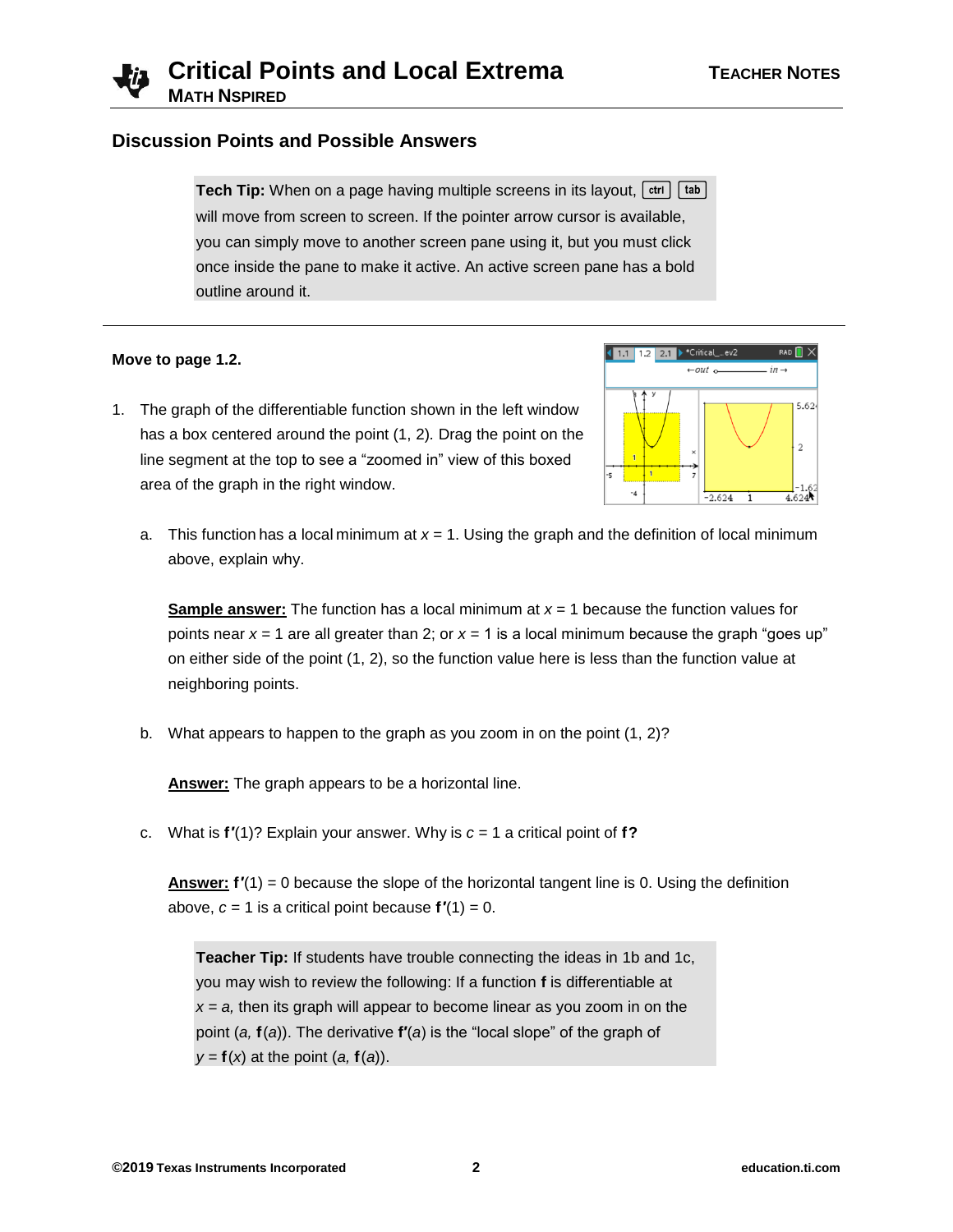# **Critical Points and Local Extrema TEACHER NOTES MATH NSPIRED**

#### **Move to page 2.1.**

- 2. This is the graph of a function having a local maximum at  $x = -2$ .
	- a. What appears to happen to the graph as you zoom in on the point (–2, 1)?

**Answer:** The graph appears to be a horizontal line.

b. What is the value of **f′**(–2)? Explain your answer. Why is *c* = –2 a critical point of **f?**

**Answer: f′**(–2) = 0 because the slope of the horizontal tangent line is 0. Using the definition above,  $c = -2$  is a critical point because  $f'(-2) = 0$ .

c. What value could the derivative of a function have at the location of a local maximum or minimum? Explain your answer.

**Sample answer:** Students may reason that the derivative must be zero at a minimum or maximum value because the graph will always "flatten out" when you zoom in at a "peak" or "low point." Or, the derivative must be zero because the tangent line would need to be horizontal at the local minimum and maximum points.

**Teacher Tip:** Given the examples thus far, it is reasonable for students to conclude that the derivative must equal zero at a local maximum or minimum. The next two examples are used to illustrate that the derivative may not exist at a local minimum or maximum and thus just locating points for which the derivative of a function is equal to zero is not sufficient for finding local extrema.

#### **Move to page 3.1.**

- 3. This is the graph of a function having a local minimum at  $x = -1$ .
	- a. What happens to the graph as you zoom in on the point  $(-1, -2)?$

**Answer:** The graph does not appear to change as you zoom in. The V shape of the graph is maintained.



 $RAD$   $\blacksquare$   $\times$ 

3

 $-2$ 

 $in -$ 

\*Critical ... ev2

out

 $1.2$  2.1 3.1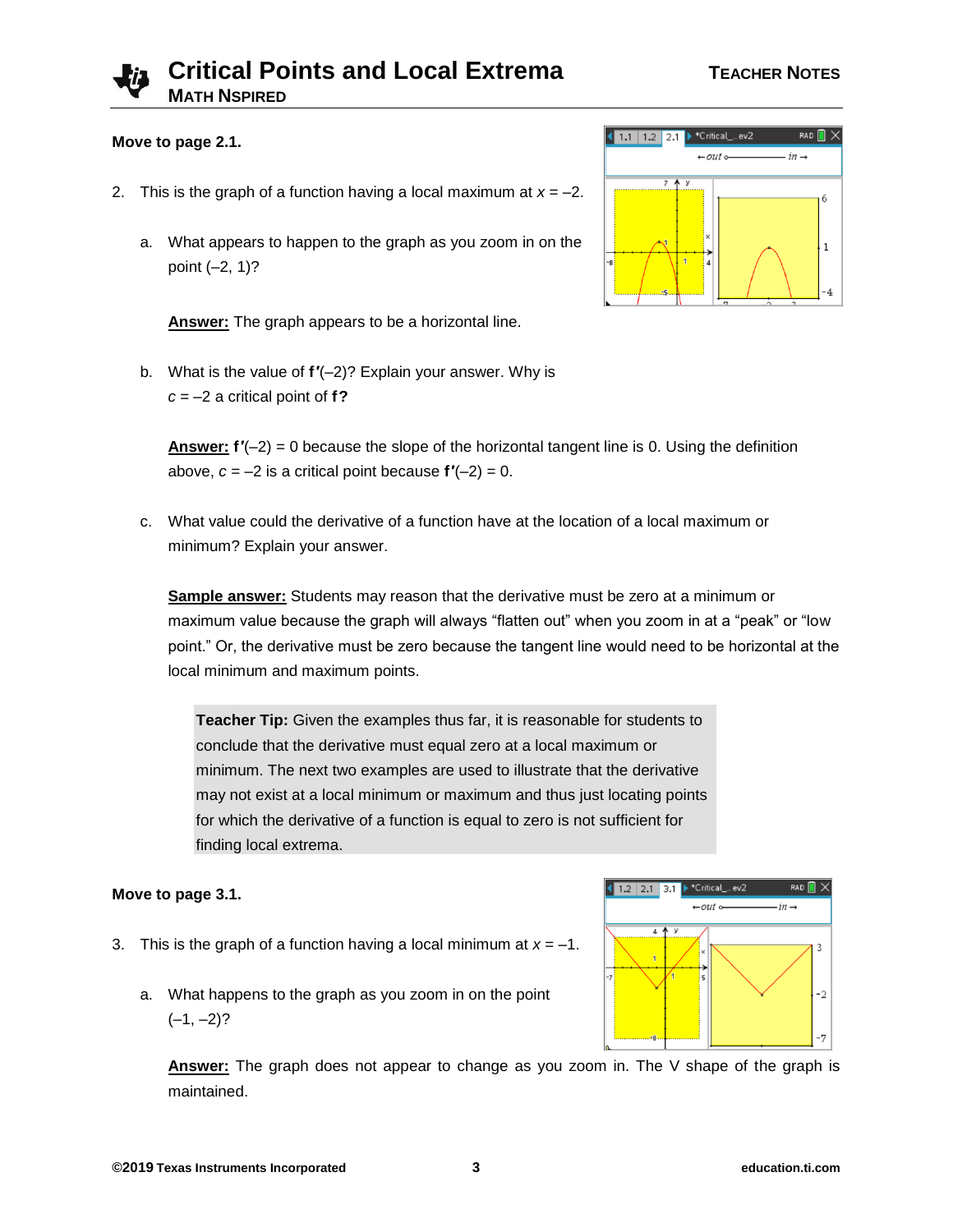

b. Assuming this behavior persists no matter how far you zoom in, is this function differentiable at  $x = -1$ ? Why or why not?

**Answer:** The function is not differentiable at –1 because the graph does not become linear as you zoom in. (Instead, there are "two lines" with different slopes.)

**Teacher Tip:** The purpose of the next two examples is to illustrate that not all critical points are local maximum or minimum points of a function. In other words, critical points must be tested.

#### **Move to page 4.1.**

- 4. The graph of this increasing function has a horizontal tangent at the point  $x = 2$ .
- a. Is  $x = 2$  a critical point? Why or why not?

**Answer:**  $x = 2$  is a critical point because  $f'(2) = 0$ ; when you zoom in on the point (2, 3), the graph appears horizontal.

b. Does **f** have either a local minimum or local maximum at *x* = 2?

**Answer:** No, *x* = 2 is neither a local minimum nor a local maximum, since the graph is strictly increasing everywhere.

**Teacher Tip:** CAUTION: It is important to note that a few examples do not constitute a proof of this statement. The examples given have provided only an intuitive or visual basis for this relationship. This might be an appropriate time to formalize student conjectures by providing a statement of Fermat's theorem: if f has a local maximum or minimum at c, then c is a critical number of **f.**

#### **Move to page 5.1.**

- 5. The graph of this increasing function has a vertical tangent at the point  $x = -2$ .
	- a. Is  $x = -2$  a critical point? Why or why not?